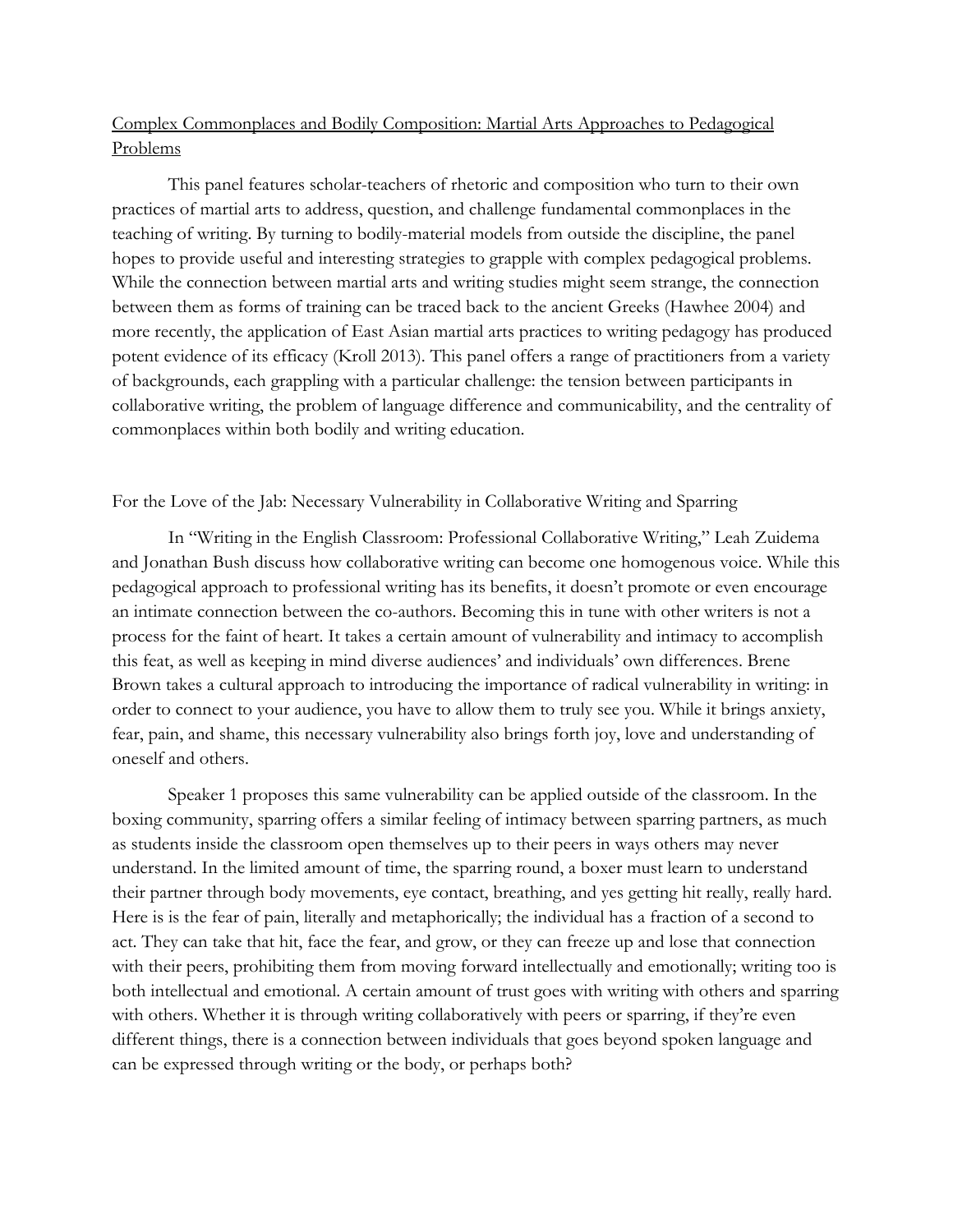Kicking in Carnal Commonplaces: Embodied *Topois* in Tae Kwon Do Practice

Rhetorical scholarship has long debated the meaning and application of Aristotle's *topoi*, often translated roughly as topics or commonplaces for argument (Dyck 2002). Cintron (2010) complicates this understanding, however, by suggesting that *topoi* operate as "storehouses of social energy" and are not just categories of argument ready at hand, but that they suggest something about how a society conceives of being and acting in the world. What might it look like, then, to fully embody these kinds of arguments and the socio-cultural "energy" that goes along with them?

Hawhee (2004) starts to investigate this notion in her discussion of Ancient Greek athletic culture and the embodied rhetorics therein. Speaker 2 will extend her argument by looking at other physical cultures, those grounded in East Asian martial arts practices, to investigate the ways these practices cultivate different rhetorical bodies.

Speaker 2 focuses primarily on the rhetorical traditions extending from Confucianism (Lu 1998) as well as Daoism (Lu 1998, Combs 2006) that have become integral to the understanding of East Asian martial arts traditions like Tae Kwon Do. They provide an overview of how these rhetorical traditions are preserved in training manuals as well as how the common place arguments from these traditions are taught to be embodied through martial practices like forms training, known as *pumsae* in Tae Kwon Do.

Speaker 2 concludes by suggesting ways this process of uptake can be imported into the writing classroom. Their theory of embodied *topoi* can encourage instructors to be more conscientious of physical pedagogy as well better elucidate the intersection of individual classroom habits, student learning outcomes, and course /programmatic goals for students.

## When Wood Beats Steel: Okinawan Kobudo as a Model of Writing Pedagogy

For many outside the discipline of writing studies, and especially outside academia, a major element of writing instruction is "correct grammar." However, within composition studies, we occupy a tension between investments in students' language and social justice, and the expectations outside composition for students to write correctly for future professors, employers, and clients. As Asao B. Inoue's 2019 CCCC Chair's address argued, both obeisance to this seemingly "natural" standard and treating it as necessary evil of writing are both ways of maintaining white language supremacy, a claim that evoked a wide range of responses across the field and beyond.

One response is that even though scholars and teachers may reject the notion of correctness as obvious, natural, and neutral as furthering white language supremacy, not only does some written language not work for/on some audiences, but some language choices don't work at all. To explore these limitations, Speaker 3 explores the complicated relationship between written and spoken language. Unlike spoken language, which benefits from the fluidity of its (im)materiality, training